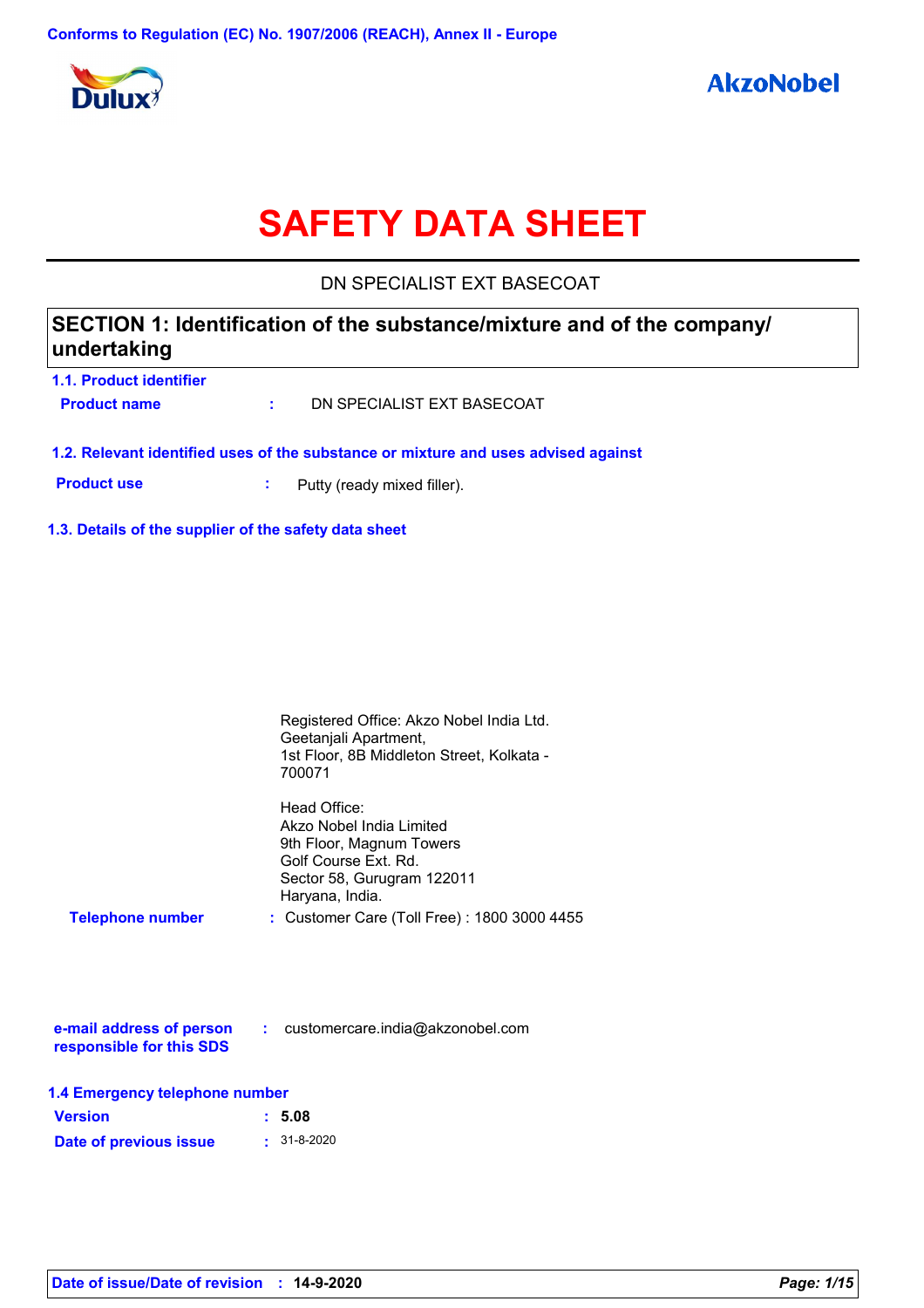### **SECTION 2: Hazards identification**

| <b>JLUTIVIN 4. HAZATUS TUGHUHCAUVH</b>               |                                                                                                                              |  |
|------------------------------------------------------|------------------------------------------------------------------------------------------------------------------------------|--|
| 2.1 Classification of the substance or mixture       |                                                                                                                              |  |
| <b>Product definition</b>                            | : Mixture                                                                                                                    |  |
|                                                      | Classification according to Regulation (EC) No. 1272/2008 [CLP/GHS]                                                          |  |
| <b>Skin Sens. 1, H317</b><br>Aquatic Chronic 3, H412 |                                                                                                                              |  |
|                                                      | The product is classified as hazardous according to Regulation (EC) 1272/2008 as amended.                                    |  |
| <b>Ingredients of unknown</b><br>toxicity            | $: 0\%$                                                                                                                      |  |
| <b>Ingredients of unknown</b><br>ecotoxicity         | $: 0\%$                                                                                                                      |  |
|                                                      | See Section 16 for the full text of the H statements declared above.                                                         |  |
|                                                      | See Section 11 for more detailed information on health effects and symptoms.                                                 |  |
|                                                      |                                                                                                                              |  |
| 2.2 Label elements                                   |                                                                                                                              |  |
| <b>Hazard pictograms</b>                             |                                                                                                                              |  |
|                                                      |                                                                                                                              |  |
| <b>Signal word</b>                                   | $:$ Warning                                                                                                                  |  |
| <b>Hazard statements</b>                             | : H317 - May cause an allergic skin reaction.<br>H412 - Harmful to aquatic life with long lasting effects.                   |  |
| <b>Precautionary statements</b>                      |                                                                                                                              |  |
| <b>General</b>                                       | : P102 - Keep out of reach of children.<br>P101 - If medical advice is needed, have product container or label at hand.      |  |
| <b>Prevention</b>                                    | : P262 - Do not get in eyes, on skin, or on clothing.                                                                        |  |
| <b>Response</b>                                      | : P312 - Call a POISON CENTER or doctor/physician if you feel unwell.                                                        |  |
| <b>Storage</b>                                       | : Not applicable.                                                                                                            |  |
| <b>Disposal</b>                                      | : P501 - Dispose of contents and container in accordance with all local, regional,<br>national or international regulations. |  |
| <b>Hazardous ingredients</b>                         | : methylisothiazolinone<br>$C(M)$ IT/MIT $(3:1)$                                                                             |  |
|                                                      | Warning! Hazardous respirable droplets may be formed when sprayed. Do not<br>breathe spray or mist.                          |  |

| <b>Annex XVII - Restrictions</b><br>on the manufacture,<br>placing on the market and<br>use of certain dangerous<br>substances, mixtures and<br>articles | : Not applicable. |
|----------------------------------------------------------------------------------------------------------------------------------------------------------|-------------------|
| <b>Special packaging requirements</b>                                                                                                                    |                   |
| <b>Containers to be fitted</b><br>with child-resistant<br>fastenings                                                                                     | : Not applicable. |
| <b>Tactile warning of danger</b>                                                                                                                         | : Not applicable. |

**Other hazards which do : not result in classification** : None known. **2.3 Other hazards**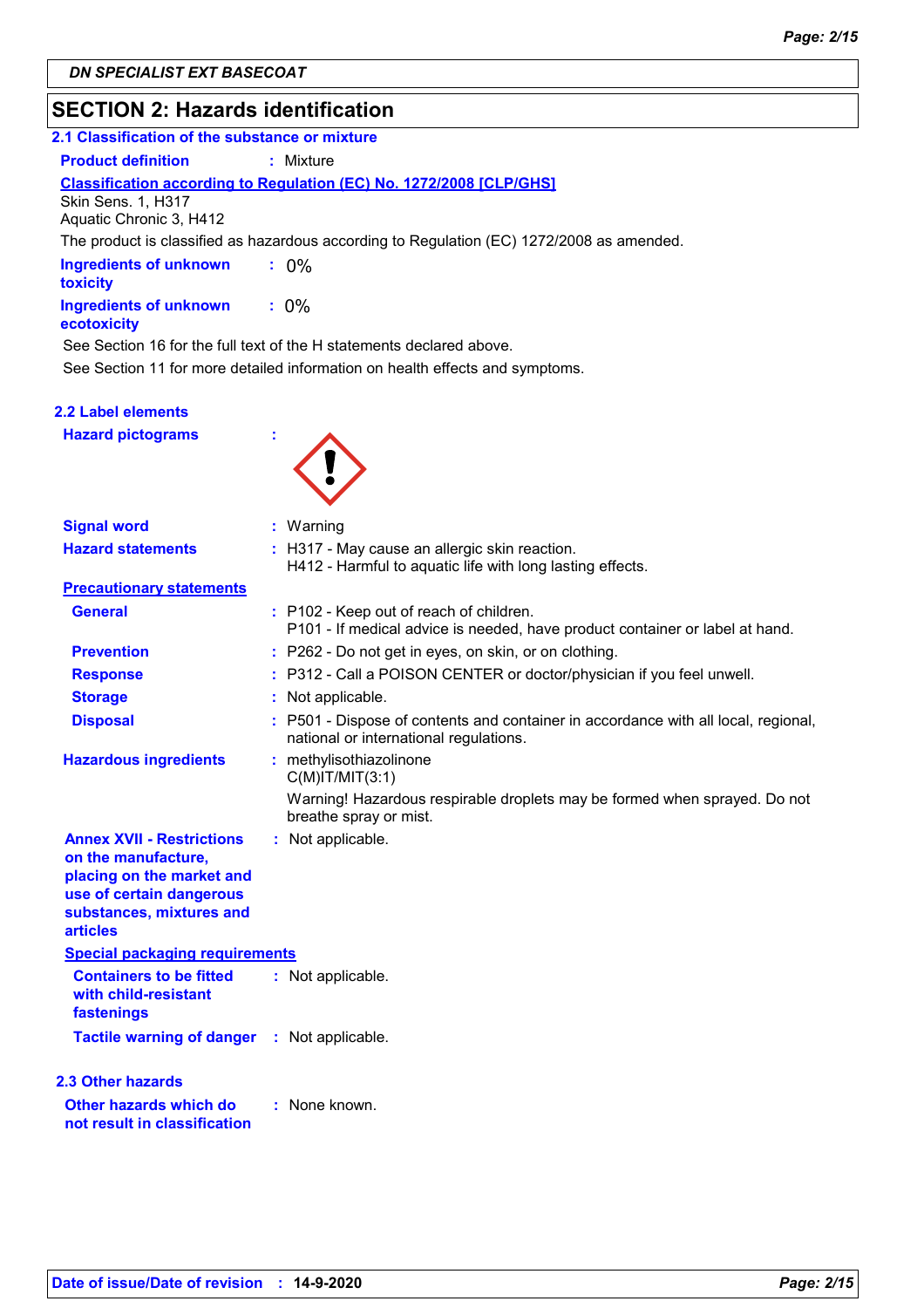### **SECTION 3: Composition/information on ingredients**

| <b>3.2 Mixtures</b>            | : Mixture                                                                 |               |                                                                                                                                                                                                                                                                                       |             |
|--------------------------------|---------------------------------------------------------------------------|---------------|---------------------------------------------------------------------------------------------------------------------------------------------------------------------------------------------------------------------------------------------------------------------------------------|-------------|
| <b>Product/ingredient name</b> | <b>Identifiers</b>                                                        | $\frac{9}{6}$ | <b>Regulation (EC) No.</b><br>1272/2008 [CLP]                                                                                                                                                                                                                                         | <b>Type</b> |
| diuron (ISO)                   | EC: 206-354-4<br>CAS: 330-54-1<br>Index:<br>006-015-00-9                  | $≤0.23$       | Acute Tox. 4, H302<br>Carc. 2, H351<br><b>STOT RE 2, H373</b><br>Aquatic Acute 1, H400 (M=10)<br>Aquatic Chronic 1, H410 (M=10)                                                                                                                                                       | $[1]$       |
| pyrithione zinc                | EC: 236-671-3<br>CAS: 13463-41-7                                          | < 0.1         | Acute Tox. 3, H301<br>Acute Tox. 3, H331<br>Eye Dam. 1, H318<br>Aquatic Acute 1, H400 (M=100)<br>Aquatic Chronic 1, H410 (M=1)                                                                                                                                                        | $[1]$       |
| n-butyl acrylate               | REACH #:<br>01-2119453155-43<br>EC: 205-480-7<br>CAS: 141-32-2            | l≤0.1         | Flam. Liq. 3, H226<br>Acute Tox. 4, H332<br>Skin Irrit. 2, H315<br>Eye Irrit. 2, H319<br>Skin Sens. 1B, H317<br><b>STOT SE 3, H335</b><br>Aquatic Chronic 3, H412                                                                                                                     | [1] [2]     |
| methylisothiazolinone          | CAS: 2682-20-4<br>Index: self<br>classification                           | < 0.01        | Acute Tox. 3, H301<br>Acute Tox. 3, H311<br>Acute Tox. 2, H330<br>Skin Corr. 1B, H314<br>Eye Dam. 1, H318<br>Skin Sens. 1A, H317<br>Aquatic Acute 1, H400 (M=10)<br>Aquatic Chronic 1, H410 (M=1)<br><b>EUH071</b>                                                                    | $[1]$       |
| $C(M)$ IT/MIT $(3:1)$          | REACH #:<br>01-2120764691-48<br>CAS: 55965-84-9<br>Index:<br>613-167-00-5 | ≤0.0017       | Acute Tox. 3, H301<br>Acute Tox. 2, H310<br>Acute Tox. 2, H330<br>Skin Corr. 1C, H314<br>Eye Dam. 1, H318<br>Skin Sens. 1A, H317<br>Aquatic Acute 1, H400 (M=100)<br>Aquatic Chronic 1, H410 (M=100)<br>See Section 16 for<br>the full text of the H<br>statements declared<br>above. | $[1]$       |

There are no additional ingredients present which, within the current knowledge of the supplier and in the concentrations applicable, are classified as hazardous to health or the environment, are PBTs, vPvBs or Substances of

equivalent concern, or have been assigned a workplace exposure limit and hence require reporting in this section.

### **Type**

- [1] Substance classified with a health or environmental hazard
- [2] Substance with a workplace exposure limit
- [3] Substance meets the criteria for PBT according to Regulation (EC) No. 1907/2006, Annex XIII
- [4] Substance meets the criteria for vPvB according to Regulation (EC) No. 1907/2006, Annex XIII
- [5] Substance of equivalent concern
- [6] Additional disclosure due to company policy

Occupational exposure limits, if available, are listed in Section 8.

### **SECTION 4: First aid measures**

### : Remove contact lenses, irrigate copiously with clean, fresh water, holding the eyelids apart for at least 10 minutes and seek immediate medical advice. General **In all cases of doubt, or when symptoms persist, seek medical attention. Never give <b>General** anything by mouth to an unconscious person. If unconscious, place in recovery position and seek medical advice. **4.1 Description of first aid measures Eye contact :**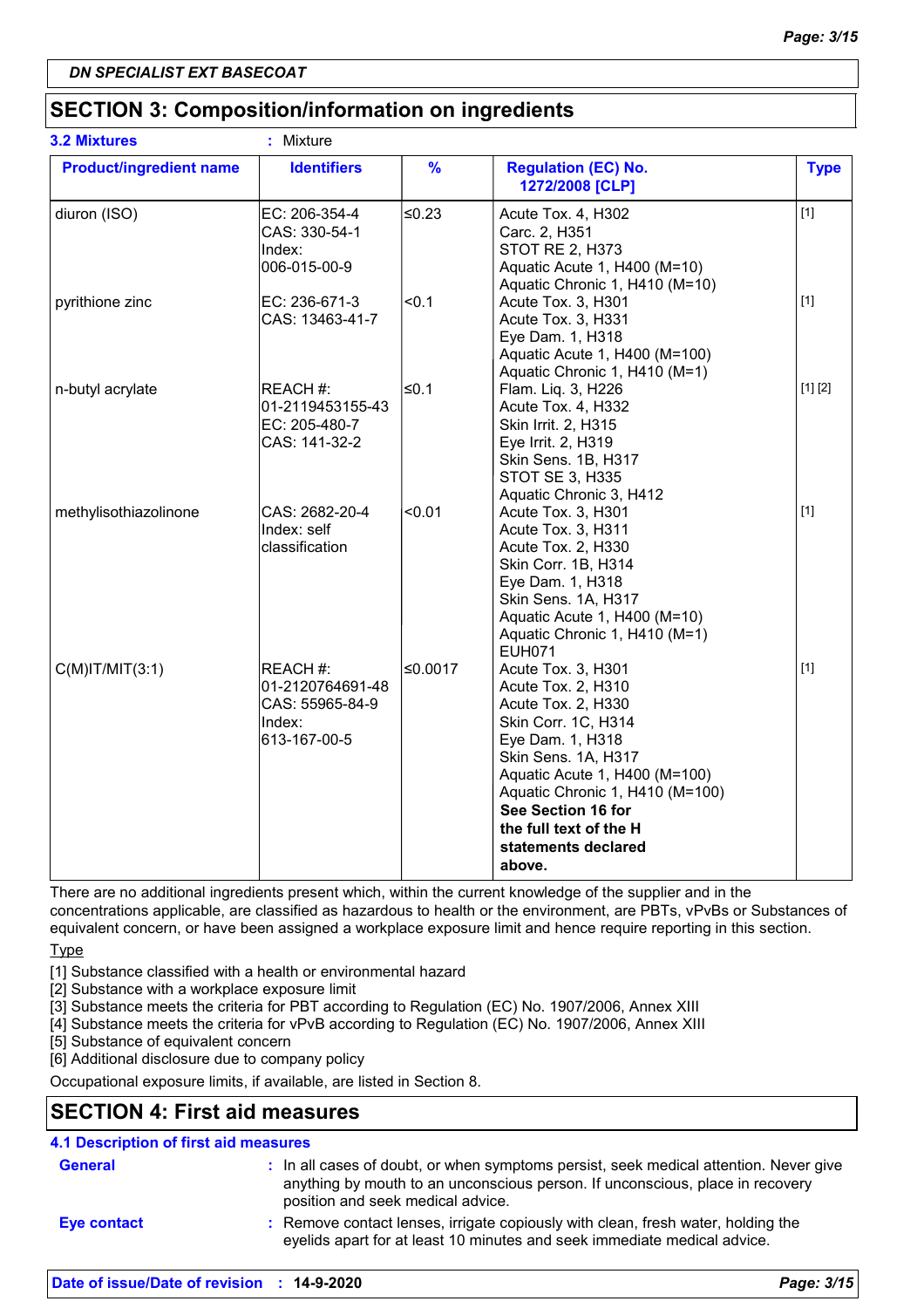| <b>SECTION 4: First aid measures</b> |                                                                                                                                                                                                                                                                          |
|--------------------------------------|--------------------------------------------------------------------------------------------------------------------------------------------------------------------------------------------------------------------------------------------------------------------------|
| <b>Inhalation</b>                    | : Remove to fresh air. Keep person warm and at rest. If not breathing, if breathing is<br>irregular or if respiratory arrest occurs, provide artificial respiration or oxygen by<br>trained personnel.                                                                   |
| <b>Skin contact</b>                  | : Remove contaminated clothing and shoes. Wash skin thoroughly with soap and<br>water or use recognised skin cleanser. Do NOT use solvents or thinners.                                                                                                                  |
| <b>Ingestion</b>                     | : If swallowed, seek medical advice immediately and show the container or label.<br>Keep person warm and at rest. Do NOT induce vomiting.                                                                                                                                |
| <b>Protection of first-aiders</b>    | : No action shall be taken involving any personal risk or without suitable training. It<br>may be dangerous to the person providing aid to give mouth-to-mouth resuscitation.<br>Wash contaminated clothing thoroughly with water before removing it, or wear<br>gloves. |

#### **4.2 Most important symptoms and effects, both acute and delayed**

There are no data available on the mixture itself. The mixture has been assessed following the conventional method of the CLP Regulation (EC) No 1272/2008 and is classified for toxicological properties accordingly. See Sections 2 and 3 for details.

Exposure to component solvent vapour concentrations in excess of the stated occupational exposure limit may result in adverse health effects such as mucous membrane and respiratory system irritation and adverse effects on the kidneys, liver and central nervous system. Symptoms and signs include headache, dizziness, fatigue, muscular weakness, drowsiness and, in extreme cases, loss of consciousness.

Solvents may cause some of the above effects by absorption through the skin. Repeated or prolonged contact with the mixture may cause removal of natural fat from the skin, resulting in non-allergic contact dermatitis and absorption through the skin.

If splashed in the eyes, the liquid may cause irritation and reversible damage.

Ingestion may cause nausea, diarrhea and vomiting.

This takes into account, where known, delayed and immediate effects and also chronic effects of components from short-term and long-term exposure by oral, inhalation and dermal routes of exposure and eye contact.

Contains methylisothiazolinone, C(M)IT/MIT(3:1). May produce an allergic reaction.

#### **4.3 Indication of any immediate medical attention and special treatment needed**

| <b>Notes to physician</b>  | : Treat symptomatically. Contact poison treatment specialist immediately if large<br>quantities have been ingested or inhaled. |
|----------------------------|--------------------------------------------------------------------------------------------------------------------------------|
| <b>Specific treatments</b> | No specific treatment.                                                                                                         |

See toxicological information (Section 11)

| <b>SECTION 5: Firefighting measures</b>                  |                                                                                                                              |  |
|----------------------------------------------------------|------------------------------------------------------------------------------------------------------------------------------|--|
| 5.1 Extinguishing media<br><b>Suitable extinguishing</b> | : Recommended: alcohol-resistant foam, $CO2$ , powders, water spray.                                                         |  |
| media<br><b>Unsuitable extinguishing</b>                 | : Do not use water jet.                                                                                                      |  |
| media                                                    |                                                                                                                              |  |
|                                                          | 5.2 Special hazards arising from the substance or mixture                                                                    |  |
| <b>Hazards from the</b><br>substance or mixture          | : Fire will produce dense black smoke. Exposure to decomposition products may<br>cause a health hazard.                      |  |
| <b>Hazardous combustion</b><br>products                  | : Decomposition products may include the following materials: carbon monoxide,<br>carbon dioxide, smoke, oxides of nitrogen. |  |
| <b>5.3 Advice for firefighters</b>                       |                                                                                                                              |  |
| <b>Special protective actions</b><br>for fire-fighters   | : Cool closed containers exposed to fire with water. Do not release runoff from fire to<br>drains or watercourses.           |  |
| <b>Special protective</b><br>equipment for fire-fighters | : Appropriate breathing apparatus may be required.                                                                           |  |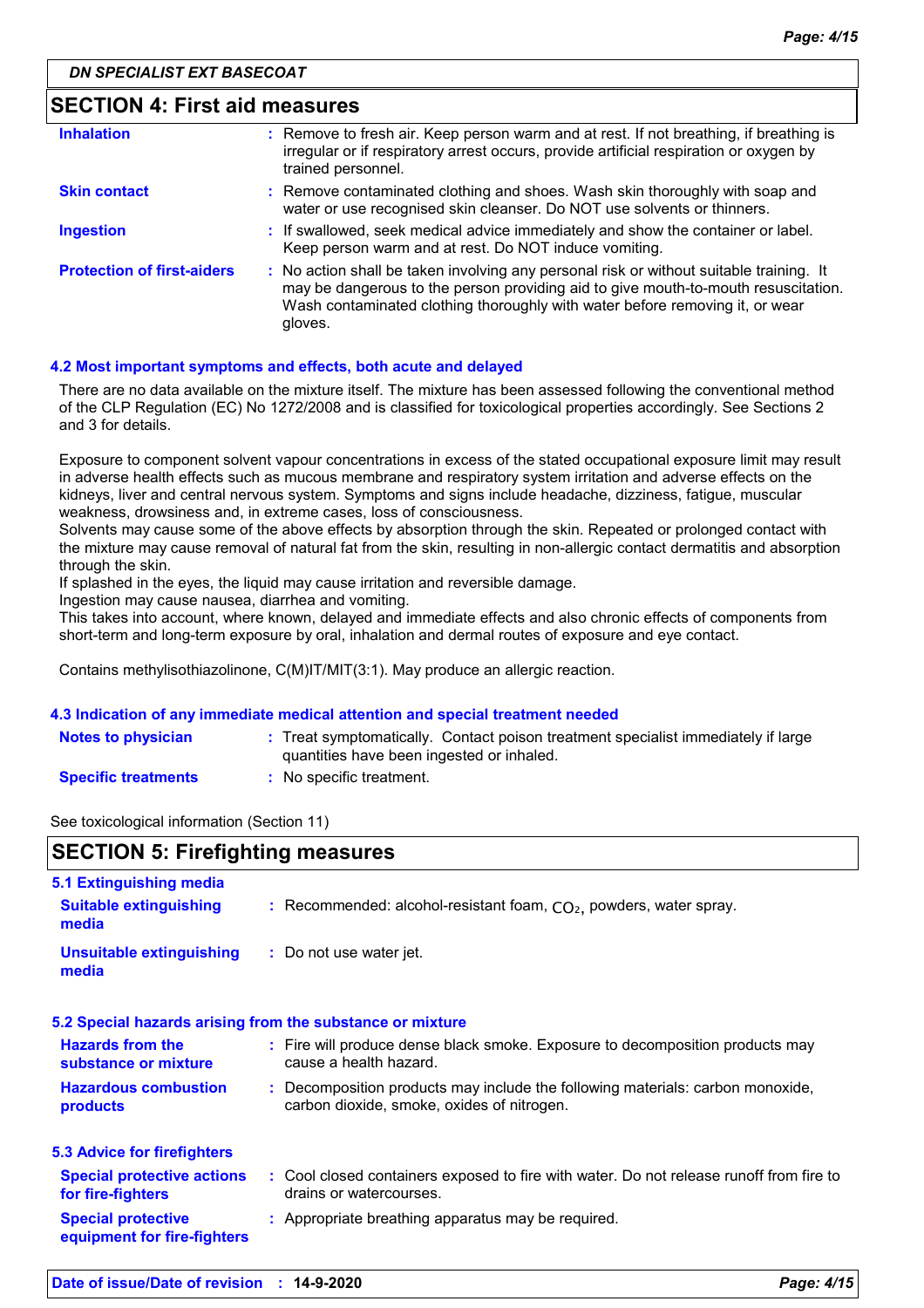### **SECTION 6: Accidental release measures**

| 6.1 Personal precautions, protective equipment and emergency procedures |  |                                                                                                                                                                                                                                                                                    |
|-------------------------------------------------------------------------|--|------------------------------------------------------------------------------------------------------------------------------------------------------------------------------------------------------------------------------------------------------------------------------------|
| For non-emergency<br>personnel                                          |  | : Exclude sources of ignition and ventilate the area. Avoid breathing vapour or mist.<br>Refer to protective measures listed in sections 7 and 8.                                                                                                                                  |
| For emergency responders                                                |  | : If specialised clothing is required to deal with the spillage, take note of any<br>information in Section 8 on suitable and unsuitable materials. See also the<br>information in "For non-emergency personnel".                                                                  |
| <b>6.2 Environmental</b><br>precautions                                 |  | : Do not allow to enter drains or watercourses. If the product contaminates lakes,<br>rivers, or sewers, inform the appropriate authorities in accordance with local<br>regulations.                                                                                               |
| 6.3 Methods and material<br>for containment and<br>cleaning up          |  | : Contain and collect spillage with non-combustible, absorbent material e.g. sand,<br>earth, vermiculite or diatomaceous earth and place in container for disposal<br>according to local regulations (see Section 13). Preferably clean with a detergent.<br>Avoid using solvents. |
| 6.4 Reference to other<br><b>sections</b>                               |  | : See Section 1 for emergency contact information.<br>See Section 8 for information on appropriate personal protective equipment.<br>See Section 13 for additional waste treatment information.                                                                                    |

### **SECTION 7: Handling and storage**

The information in this section contains generic advice and guidance. The list of Identified Uses in Section 1 should be consulted for any available use-specific information provided in the Exposure Scenario(s).

| <b>7.1 Precautions for safe</b><br>handling | : Prevent the creation of flammable or explosive concentrations of vapours in air and<br>avoid vapour concentrations higher than the occupational exposure limits.<br>In addition, the product should only be used in areas from which all naked lights and<br>other sources of ignition have been excluded. Electrical equipment should be<br>protected to the appropriate standard.<br>Mixture may charge electrostatically: always use earthing leads when transferring<br>from one container to another.<br>Operators should wear antistatic footwear and clothing and floors should be of the<br>conducting type.<br>Keep away from heat, sparks and flame. No sparking tools should be used.<br>Avoid contact with skin and eyes. Avoid the inhalation of dust, particulates, spray or<br>mist arising from the application of this mixture. Avoid inhalation of dust from<br>sanding.<br>Eating, drinking and smoking should be prohibited in areas where this material is<br>handled, stored and processed.<br>Put on appropriate personal protective equipment (see Section 8).<br>Never use pressure to empty. Container is not a pressure vessel.<br>Always keep in containers made from the same material as the original one.<br>Comply with the health and safety at work laws.<br>Do not allow to enter drains or watercourses.<br>Information on fire and explosion protection<br>Vapours are heavier than air and may spread along floors. Vapours may form<br>explosive mixtures with air.<br>When operators, whether spraying or not, have to work inside the spray booth,<br>ventilation is unlikely to be sufficient to control particulates and solvent vapour in all |
|---------------------------------------------|---------------------------------------------------------------------------------------------------------------------------------------------------------------------------------------------------------------------------------------------------------------------------------------------------------------------------------------------------------------------------------------------------------------------------------------------------------------------------------------------------------------------------------------------------------------------------------------------------------------------------------------------------------------------------------------------------------------------------------------------------------------------------------------------------------------------------------------------------------------------------------------------------------------------------------------------------------------------------------------------------------------------------------------------------------------------------------------------------------------------------------------------------------------------------------------------------------------------------------------------------------------------------------------------------------------------------------------------------------------------------------------------------------------------------------------------------------------------------------------------------------------------------------------------------------------------------------------------------------------------------------------------------------------------------------------------|
|                                             | cases. In such circumstances they should wear a compressed air-fed respirator<br>during the spraying process and until such time as the particulates and solvent<br>vapour concentration has fallen below the exposure limits.                                                                                                                                                                                                                                                                                                                                                                                                                                                                                                                                                                                                                                                                                                                                                                                                                                                                                                                                                                                                                                                                                                                                                                                                                                                                                                                                                                                                                                                              |

### **7.2 Conditions for safe storage, including any incompatibilities**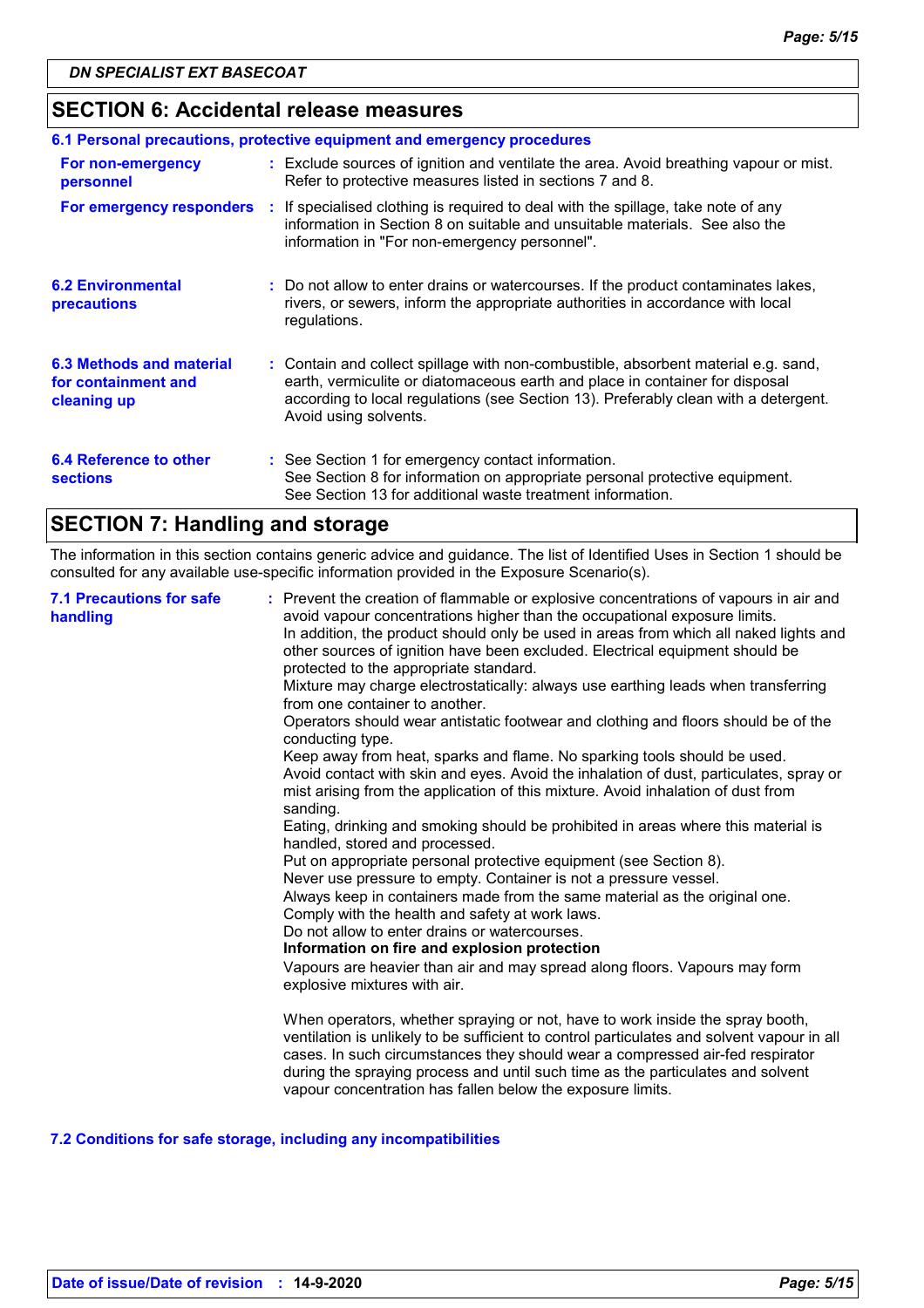### **SECTION 7: Handling and storage**

Store in accordance with local regulations.

#### **Notes on joint storage**

Keep away from: oxidising agents, strong alkalis, strong acids.

#### **Additional information on storage conditions**

Observe label precautions. Store in a dry, cool and well-ventilated area. Keep away from heat and direct sunlight. Keep away from sources of ignition. No smoking. Prevent unauthorised access. Containers that have been opened must be carefully resealed and kept upright to prevent leakage.

### **7.3 Specific end use(s)**

**Recommendations : Industrial sector specific : solutions** : Not available. : Not available.

### **SECTION 8: Exposure controls/personal protection**

The information in this section contains generic advice and guidance. Information is provided based on typical anticipated uses of the product. Additional measures might be required for bulk handling or other uses that could significantly increase worker exposure or environmental releases.

#### **8.1 Control parameters**

### **Occupational exposure limits**

| <b>Product/ingredient name</b>                   | <b>Exposure limit values</b>                                                                                                                                                                                                                                 |
|--------------------------------------------------|--------------------------------------------------------------------------------------------------------------------------------------------------------------------------------------------------------------------------------------------------------------|
| n-butyl acrylate                                 | EU OEL (Europe, 2/2017). Notes: list of indicative occupational<br>exposure limit values<br>TWA: 2 ppm 8 hours.<br>TWA: 11 mg/m <sup>3</sup> 8 hours.<br>STEL: 10 ppm 15 minutes.<br>STEL: 53 mg/m <sup>3</sup> 15 minutes.                                  |
| <b>Recommended monitoring</b><br>÷<br>procedures | If this product contains ingredients with exposure limits, personal, workplace<br>atmosphere or biological monitoring may be required to determine the effectiveness<br>of the ventilation or other control measures and/or the necessity to use respiratory |

protective equipment. Reference should be made to monitoring standards, such as the following: European Standard EN 689 (Workplace atmospheres - Guidance for the assessment of exposure by inhalation to chemical agents for comparison with limit values and measurement strategy) European Standard EN 14042 (Workplace atmospheres - Guide for the application and use of procedures for the assessment of exposure to chemical and biological agents) European Standard EN 482 (Workplace atmospheres - General requirements for the performance of procedures for the measurement of chemical agents) Reference to national guidance documents for methods for the determination of hazardous substances will also be required.

#### **DNELs/DMELs**

No DNELs/DMELs available.

#### **PNECs**

No PNECs available

#### Use safety eyewear designed to protect against splash of liquids. **:** Provide adequate ventilation. Where reasonably practicable, this should be achieved by the use of local exhaust ventilation and good general extraction. If these are not sufficient to maintain concentrations of particulates and solvent vapours below the OEL, suitable respiratory protection must be worn. **Eye/face protection : Appropriate engineering controls** Wash hands, forearms and face thoroughly after handling chemical products, before eating, smoking and using the lavatory and at the end of the working period. Appropriate techniques should be used to remove potentially contaminated clothing. Contaminated work clothing should not be allowed out of the workplace. Wash contaminated clothing before reusing. Ensure that eyewash stations and safety showers are close to the workstation location. **8.2 Exposure controls Hygiene measures : Individual protection measures**

### **Date of issue/Date of revision : 14-9-2020** *Page: 6/15*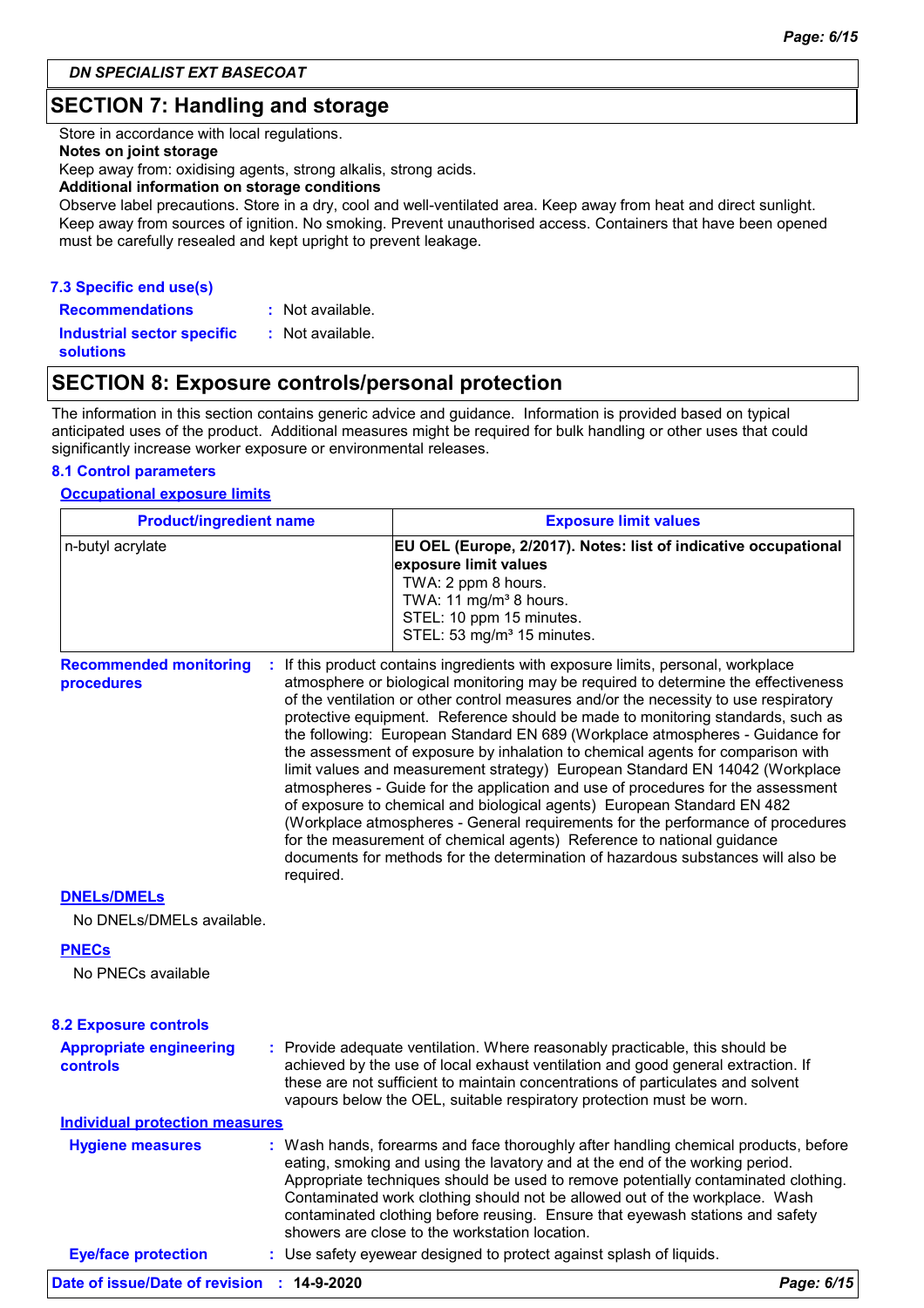### **SECTION 8: Exposure controls/personal protection**

| <b>Skin protection</b>        |                                                                                                                                                                                                                                                                                                                                                                                                                                                                                                                                                                                                                                                                                         |
|-------------------------------|-----------------------------------------------------------------------------------------------------------------------------------------------------------------------------------------------------------------------------------------------------------------------------------------------------------------------------------------------------------------------------------------------------------------------------------------------------------------------------------------------------------------------------------------------------------------------------------------------------------------------------------------------------------------------------------------|
| <b>Hand protection</b>        |                                                                                                                                                                                                                                                                                                                                                                                                                                                                                                                                                                                                                                                                                         |
| <b>Gloves</b>                 | : When prolonged or frequently repeated contact may occur, a glove with a protection<br>class of 6 (breakthrough time >480 minutes according to EN374) is recommended.<br>Recommended gloves: Viton ® or Nitrile, thickness ≥ 0.38 mm.<br>When only brief contact is expected, a glove with protection class of 2 or higher<br>(breakthrough time > 30 minutes according to EN374) is recommended.<br>Recommended gloves: Nitrile, thickness ≥ 0.12 mm.<br>Gloves should be replaced regularly and if there is any sign of damage to the glove<br>material.                                                                                                                             |
|                               | The performance or effectiveness of the glove may be reduced by physical/chemical<br>damage and poor maintenance.                                                                                                                                                                                                                                                                                                                                                                                                                                                                                                                                                                       |
| <b>Body protection</b>        | : Personnel should wear antistatic clothing made of natural fibres or of high-<br>temperature-resistant synthetic fibres.                                                                                                                                                                                                                                                                                                                                                                                                                                                                                                                                                               |
| <b>Other skin protection</b>  | : Appropriate footwear and any additional skin protection measures should be<br>selected based on the task being performed and the risks involved and should be<br>approved by a specialist before handling this product.                                                                                                                                                                                                                                                                                                                                                                                                                                                               |
| <b>Respiratory protection</b> | : If workers are exposed to concentrations above the exposure limit, they must use<br>appropriate, certified respirators.                                                                                                                                                                                                                                                                                                                                                                                                                                                                                                                                                               |
|                               | <b>OLD LEAD-BASED PAINTS:</b>                                                                                                                                                                                                                                                                                                                                                                                                                                                                                                                                                                                                                                                           |
|                               | When surfaces are to be prepared for painting, account should be taken of the age<br>of the property and the possibility that lead-pigmented paint might be present. There<br>is a possibility that ingestion or inhalation of scrapings or dust arising from the<br>preparation work could cause health effects. As a working rule you should assume<br>that this will be the case if the age of the property is pre 1960.                                                                                                                                                                                                                                                             |
|                               | Where possible wet sanding or chemical stripping methods should be used with<br>surfaces of this type to avoid the creation of dust. When dry sanding cannot be<br>avoided, and effective local exhaust ventilation is not available, it is recommended<br>that a dust respirator is worn, that is approved for use with lead dusts, and its type<br>selected on the basis of the COSHH assessment, taking into account the<br>Workplace Exposure Limit for lead in air. Furthermore, steps should be taken to<br>ensure containment of the dusts created, and that all practicable measures are<br>taken to clean up thoroughly all deposits of dusts in and around the affected area. |
|                               | Respiratory protection in case of dust or spray mist formation. (particle filter EN143<br>type P2) Respiratory protection in case of vapour formation. (half mask with<br>combination filter A2-P2 til concentrations of 0,5 Vol%.)                                                                                                                                                                                                                                                                                                                                                                                                                                                     |
|                               | The current Control of Lead at Work Regulations approved code of practice should<br>be consulted for advice on protective clothing and personal hygiene precautions.<br>Care should also be taken to exclude visitors, members of the household and<br>especially children from the affected area, during the actual work and the<br>subsequent clean up operations. All scrapings, dust, etc. should be disposed of by<br>the professional painting contractor as Hazardous Waste.                                                                                                                                                                                                     |
|                               | Extra precautions will also need to be taken when burning off old lead-based paints<br>because fumes containing lead will be produced. It is recommended that a<br>respirator, approved for use with particulate fumes of lead is selected on the basis<br>of the COSHH assessment, taking into account the Workplace Exposure Limit for<br>lead in air. Similar precautions to those given above about sanding should be taken<br>with reference to protective clothing, disposal of scrapings and dusts, and exclusion<br>of other personnel and especially children from the building during actual work and<br>the subsequent clean up operations.                                  |
| <b>Environmental exposure</b> | Avoid the inhalation of dust. Wear suitable face mask if dry sanding. Special<br>precautions should be taken during surface preparation of pre-1960s paint surfaces<br>over wood and metal as they may contain harmful lead.<br>Do not allow to enter drains or watercourses.                                                                                                                                                                                                                                                                                                                                                                                                           |
| <b>controls</b>               |                                                                                                                                                                                                                                                                                                                                                                                                                                                                                                                                                                                                                                                                                         |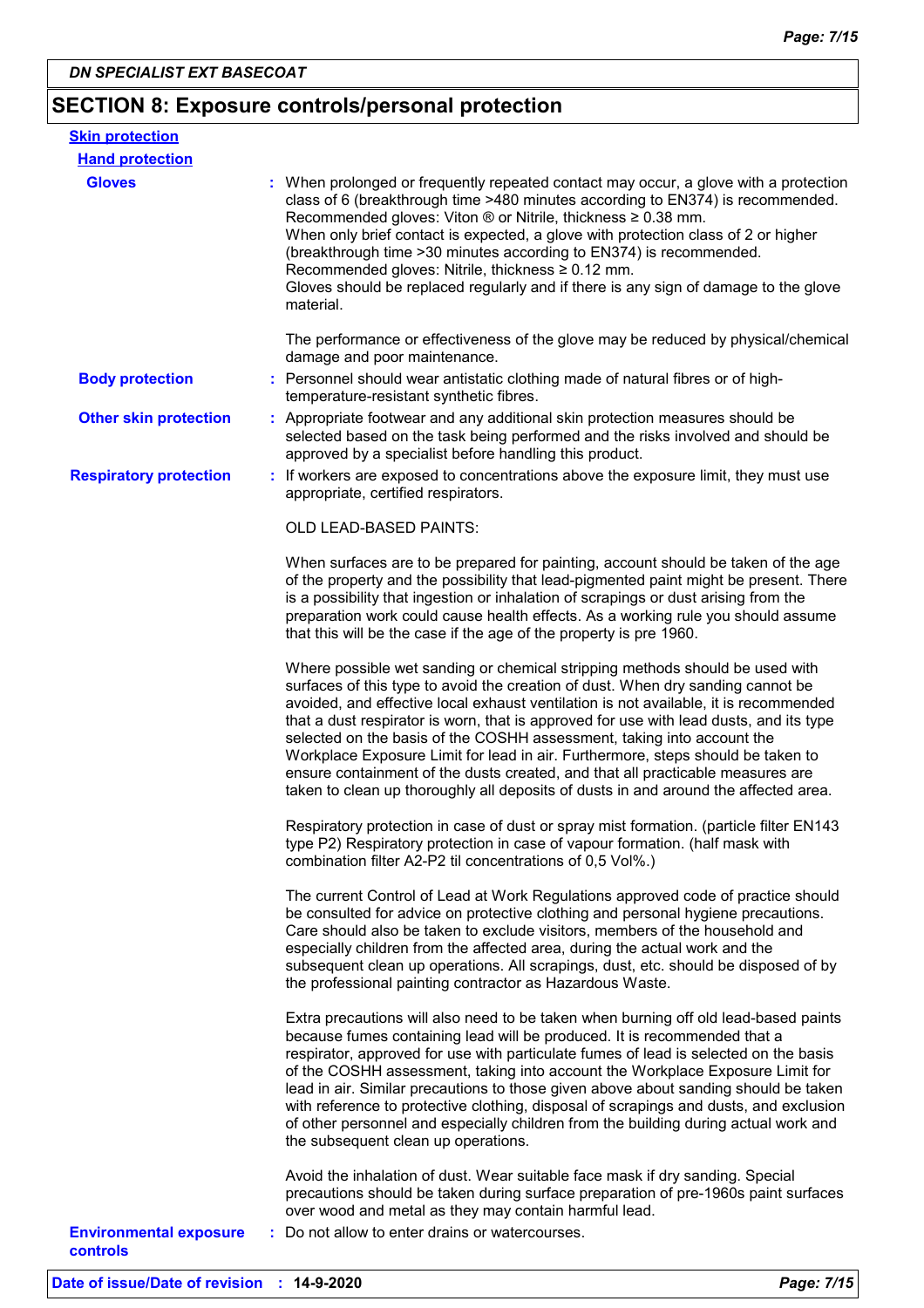### **SECTION 9: Physical and chemical properties**

| 9.1. Information on basic physical and chemical properties |    |                                                             |
|------------------------------------------------------------|----|-------------------------------------------------------------|
| <b>Appearance</b>                                          |    |                                                             |
| <b>Physical state</b>                                      |    | : Liquid.                                                   |
| <b>Colour</b>                                              |    | Various: See label.                                         |
| <b>Odour</b>                                               |    | Not available.                                              |
| <b>Odour threshold</b>                                     | ÷. | Not available.                                              |
| pH                                                         |    | : 8.5                                                       |
| <b>Melting point/freezing point</b>                        | ÷. | Not available.                                              |
| Initial boiling point and boiling<br>range                 |    | $: 100^{\circ}$ C                                           |
| <b>Flash point</b>                                         |    | Not applicable.                                             |
| <b>Evaporation rate</b>                                    |    | Not available.                                              |
| <b>Upper/lower flammability or</b><br>explosive limits     |    | : Not available.                                            |
| <b>Vapour pressure</b>                                     |    | Not available.                                              |
| <b>Vapour density</b>                                      |    | Not available.                                              |
| <b>Relative density</b>                                    | t. | 1.221                                                       |
| <b>Solubility(ies)</b>                                     |    | Easily soluble in the following materials: cold water.      |
| <b>Partition coefficient: n-octanol/</b><br>water          |    | : Not available.                                            |
| <b>Auto-ignition temperature</b>                           |    | : Not available.                                            |
| <b>Decomposition temperature</b>                           |    | : Not available.                                            |
| <b>Viscosity</b>                                           |    | Kinematic (room temperature): $53.24 \text{ cm}^2/\text{s}$ |
| <b>Explosive properties</b>                                |    | Not available.                                              |
| <b>Oxidising properties</b>                                |    | Not available.                                              |
| 9.2. Other information                                     |    |                                                             |
| <b>Solubility in water</b>                                 |    | : Not available.                                            |

# **SECTION 10: Stability and reactivity**

| <b>10.1 Reactivity</b>                            | : No specific test data related to reactivity available for this product or its ingredients.                                        |
|---------------------------------------------------|-------------------------------------------------------------------------------------------------------------------------------------|
| <b>10.2 Chemical stability</b>                    | : Stable under recommended storage and handling conditions (see Section 7).                                                         |
| <b>10.3 Possibility of</b><br>hazardous reactions | : Under normal conditions of storage and use, hazardous reactions will not occur.                                                   |
| <b>10.4 Conditions to avoid</b>                   | : When exposed to high temperatures may produce hazardous decomposition<br>products.                                                |
| <b>10.5 Incompatible materials</b>                | : Keep away from the following materials to prevent strong exothermic reactions:<br>oxidising agents, strong alkalis, strong acids. |
| <b>10.6 Hazardous</b><br>decomposition products   | : Decomposition products may include the following materials: carbon monoxide,<br>carbon dioxide, smoke, oxides of nitrogen.        |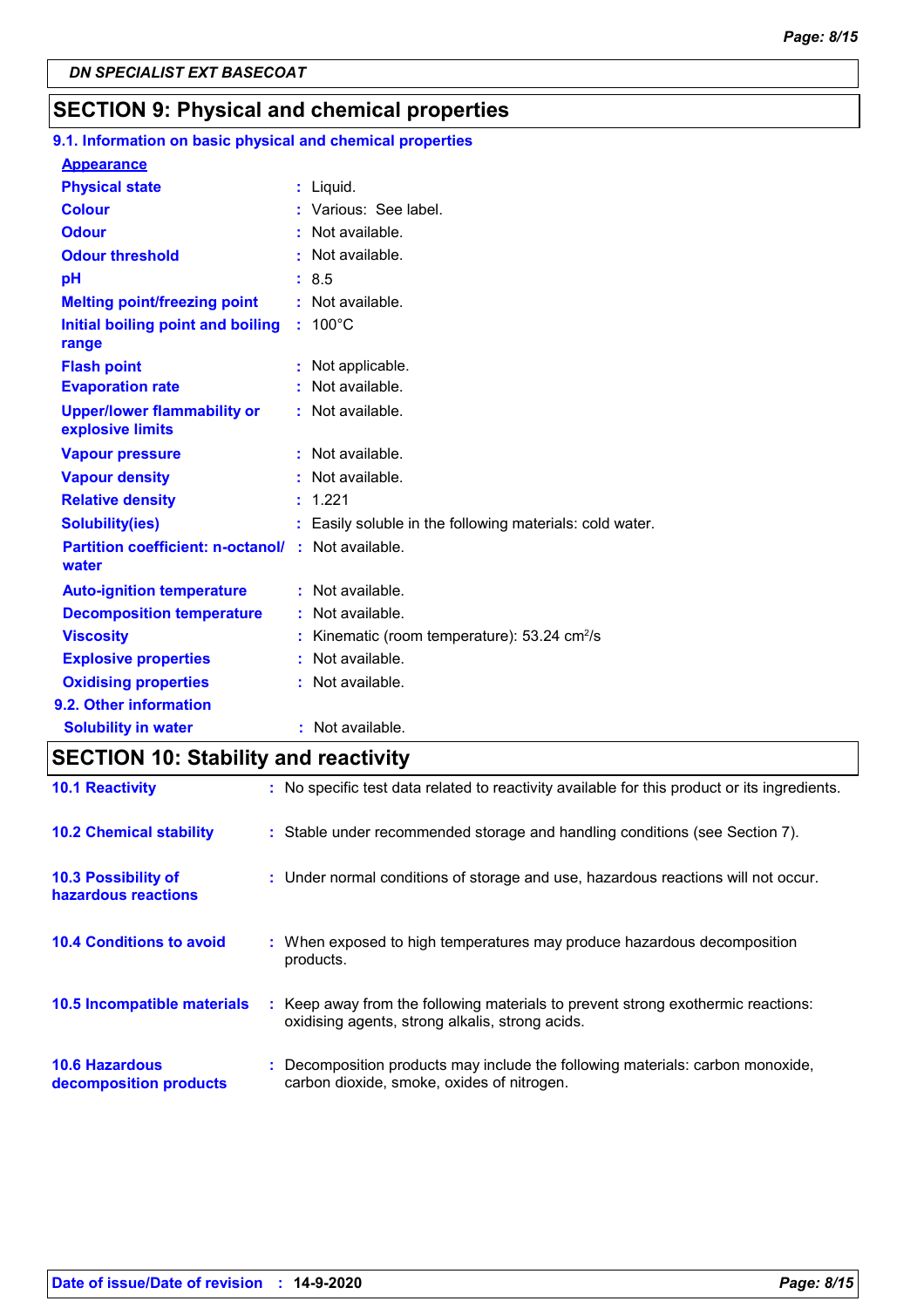### **SECTION 11: Toxicological information**

### **11.1 Information on toxicological effects**

There are no data available on the mixture itself. The mixture has been assessed following the conventional method of the CLP Regulation (EC) No 1272/2008 and is classified for toxicological properties accordingly. See Sections 2 and 3 for details.

Exposure to component solvent vapour concentrations in excess of the stated occupational exposure limit may result in adverse health effects such as mucous membrane and respiratory system irritation and adverse effects on the kidneys, liver and central nervous system. Symptoms and signs include headache, dizziness, fatigue, muscular weakness, drowsiness and, in extreme cases, loss of consciousness.

Solvents may cause some of the above effects by absorption through the skin. Repeated or prolonged contact with the mixture may cause removal of natural fat from the skin, resulting in non-allergic contact dermatitis and absorption through the skin.

If splashed in the eyes, the liquid may cause irritation and reversible damage.

Ingestion may cause nausea, diarrhea and vomiting.

This takes into account, where known, delayed and immediate effects and also chronic effects of components from short-term and long-term exposure by oral, inhalation and dermal routes of exposure and eye contact.

Contains methylisothiazolinone, C(M)IT/MIT(3:1). May produce an allergic reaction.

### **Acute toxicity**

| <b>Product/ingredient name</b> | <b>Result</b>                      | <b>Species</b> | <b>Dose</b>           | <b>Exposure</b> |
|--------------------------------|------------------------------------|----------------|-----------------------|-----------------|
| In-butyl acrylate              | ILC50 Inhalation Gas.<br>LD50 Oral | Rat<br>Rat     | 2730 ppm<br>900 mg/kg | l 4 hours       |

**Conclusion/Summary :** Not available.

### **Acute toxicity estimates**

Not available.

### **Irritation/Corrosion**

| <b>Product/ingredient name</b>                            | <b>Result</b>                                | <b>Species</b>   | <b>Score</b>             | <b>Exposure</b>              | <b>Observation</b> |
|-----------------------------------------------------------|----------------------------------------------|------------------|--------------------------|------------------------------|--------------------|
| n-butyl acrylate                                          | Eyes - Mild irritant                         | Rabbit           |                          | 24 hours 500                 |                    |
|                                                           |                                              |                  |                          | milligrams                   |                    |
|                                                           | Eyes - Mild irritant<br>Skin - Mild irritant | Rabbit<br>Rabbit |                          | 50 milligrams<br>24 hours 10 |                    |
|                                                           |                                              |                  | $\overline{\phantom{a}}$ | milligrams                   |                    |
|                                                           | Skin - Mild irritant                         | Rabbit           | $\overline{\phantom{a}}$ | 500                          |                    |
|                                                           |                                              |                  |                          | milligrams                   |                    |
| $C(M)$ IT/MIT $(3:1)$                                     | Skin - Severe irritant                       | Human            | $\overline{\phantom{a}}$ | 0.01 Percent                 |                    |
| <b>Conclusion/Summary</b>                                 | : Not available.                             |                  |                          |                              |                    |
| <b>Sensitisation</b>                                      |                                              |                  |                          |                              |                    |
| <b>Conclusion/Summary</b>                                 | : Not available.                             |                  |                          |                              |                    |
| <b>Mutagenicity</b>                                       |                                              |                  |                          |                              |                    |
| <b>Conclusion/Summary</b>                                 | : Not available.                             |                  |                          |                              |                    |
| <b>Carcinogenicity</b>                                    |                                              |                  |                          |                              |                    |
| <b>Conclusion/Summary</b>                                 | : Not available.                             |                  |                          |                              |                    |
| <b>Reproductive toxicity</b>                              |                                              |                  |                          |                              |                    |
| <b>Conclusion/Summary</b>                                 | : Not available.                             |                  |                          |                              |                    |
| <b>Teratogenicity</b>                                     |                                              |                  |                          |                              |                    |
| <b>Conclusion/Summary</b>                                 | : Not available.                             |                  |                          |                              |                    |
| <b>Specific target organ toxicity (single exposure)</b>   |                                              |                  |                          |                              |                    |
| Not available.                                            |                                              |                  |                          |                              |                    |
| <b>Specific target organ toxicity (repeated exposure)</b> |                                              |                  |                          |                              |                    |

#### **Product/ingredient name Category Route of exposure Target organs** diuron (ISO) category 2 Not determined Not determined

**Aspiration hazard**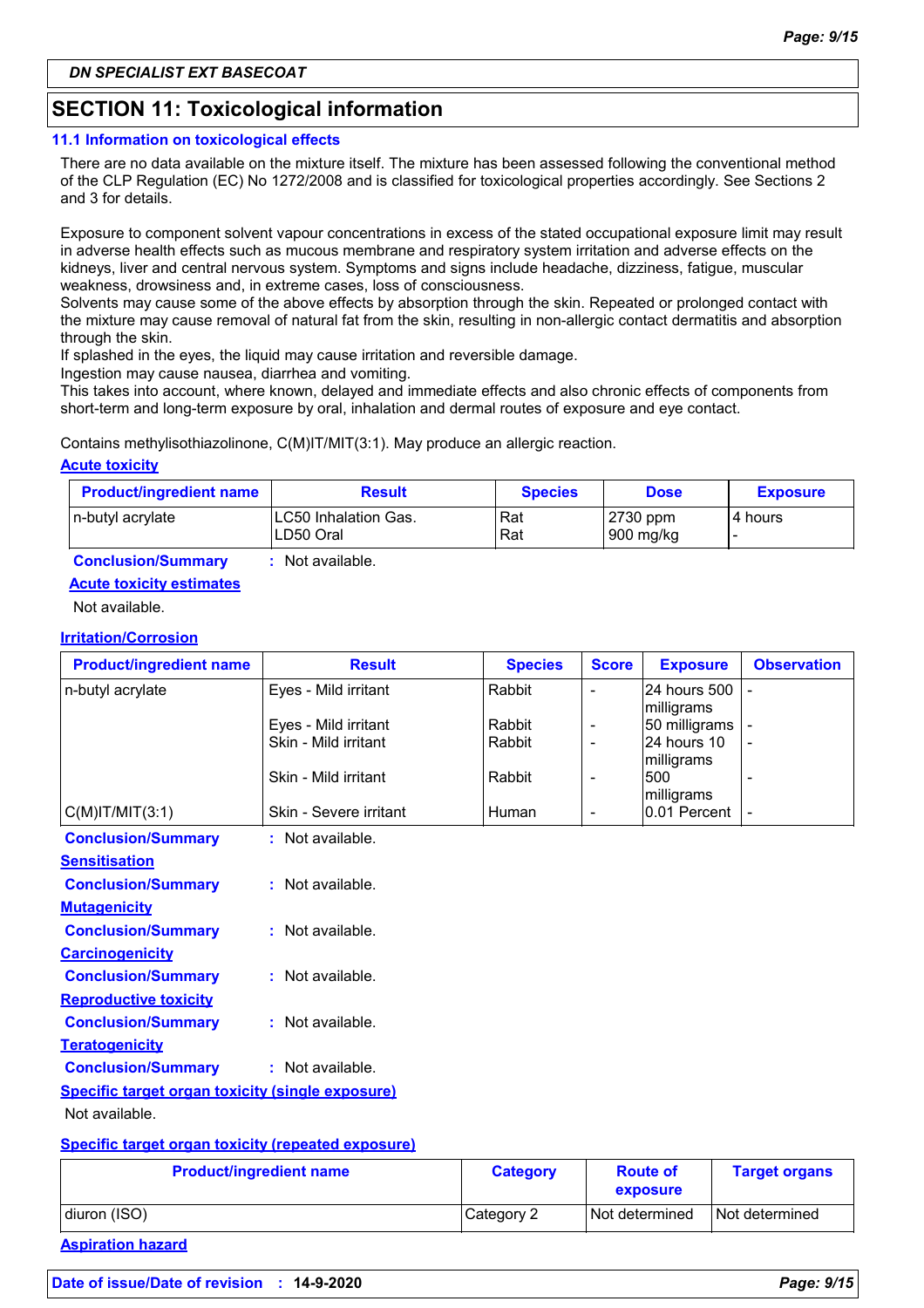### **SECTION 11: Toxicological information**

Not available.

### **Other information :**

: Not available.

# **SECTION 12: Ecological information**

#### **12.1 Toxicity**

There are no data available on the mixture itself. Do not allow to enter drains or watercourses.

The mixture has been assessed following the summation method of the CLP Regulation (EC) No 1272/2008 and is classified for eco-toxicological properties accordingly. See Sections 2 and 3 for details.

| <b>Exposure</b>                              |
|----------------------------------------------|
| 96 hours                                     |
| 96 hours                                     |
| 96 hours                                     |
| 72 hours                                     |
| 48 hours                                     |
| 48 hours                                     |
| 48 hours                                     |
| 72 hours                                     |
| 72 hours                                     |
| Aquatic plants - Zostera muelleri   72 hours |
| 48 hours                                     |
| 96 hours                                     |
| 96 hours                                     |
| 96 hours                                     |
| 96 hours                                     |
| 96 hours                                     |
| 72 hours                                     |
| 72 hours                                     |
| 72 hours                                     |
| 96 hours                                     |
| 72 hours                                     |
| 72 hours                                     |
| 60 days                                      |
| 60 days                                      |
| 60 days                                      |
| 63 days                                      |
| 96 hours                                     |
| 48 hours                                     |
| 96 hours                                     |
| 96 hours                                     |
| 21 days                                      |
| 48 hours                                     |
| 96 hours                                     |
| 96 hours                                     |
|                                              |
|                                              |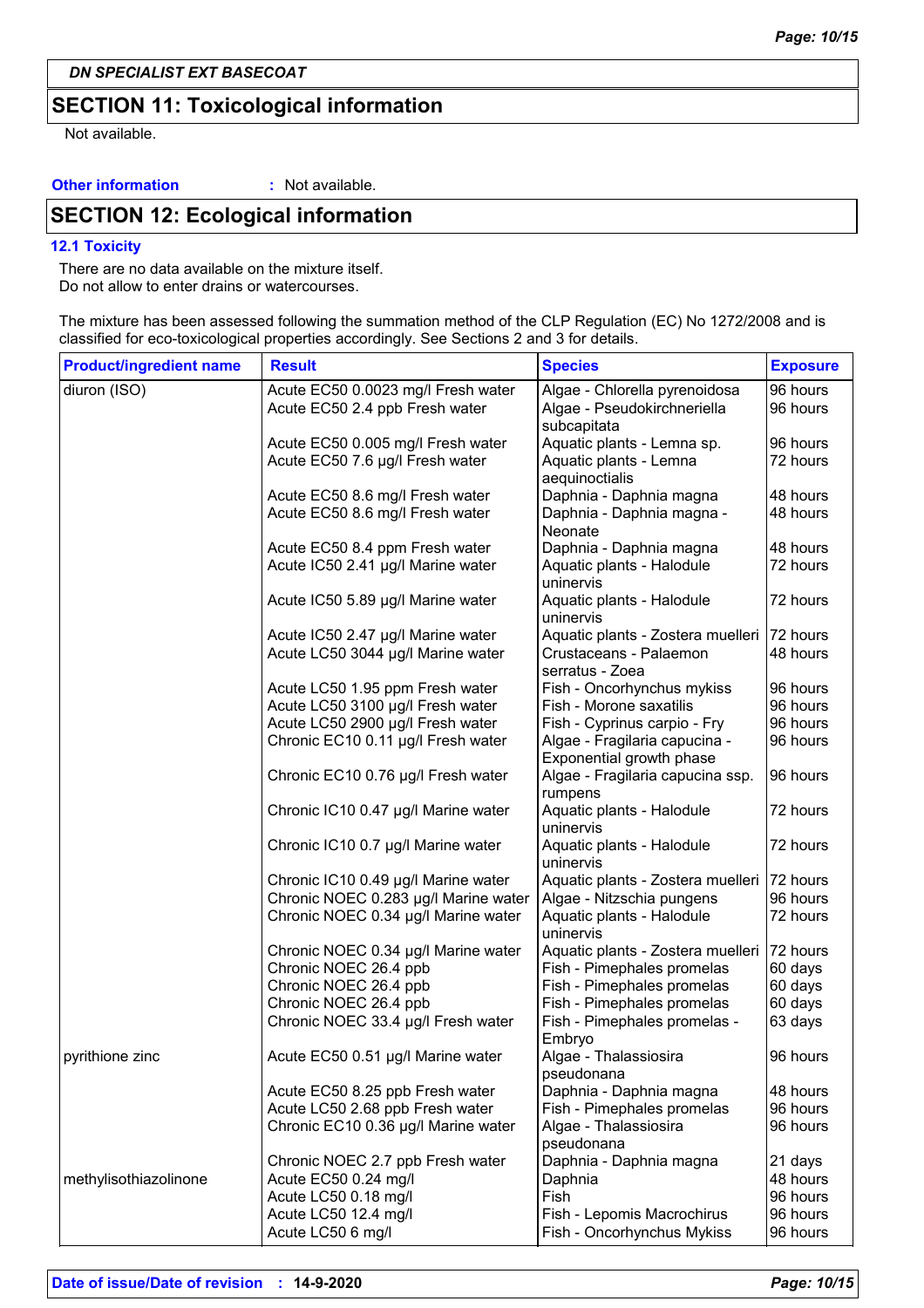### **SECTION 12: Ecological information**

**Conclusion/Summary :** Not available.

### **12.2 Persistence and degradability**

**Conclusion/Summary :** Not available.

### **12.3 Bioaccumulative potential**

| <b>Product/ingredient name</b> | <b>LoaP</b> <sub>ow</sub> | <b>BCF</b> | <b>Potential</b> |
|--------------------------------|---------------------------|------------|------------------|
| diuron (ISO)                   | 2.84                      | 5.2        | <b>low</b>       |
| pyrithione zinc                | 0.9                       | $-11$      | <b>low</b>       |
| n-butyl acrylate               | 2.38                      | 17.27      | llow             |

| 12.4 Mobility in soil                                   |                  |
|---------------------------------------------------------|------------------|
| <b>Soil/water partition</b><br><b>coefficient (Koc)</b> | : Not available. |
| <b>Mobility</b>                                         | : Not available. |
| 12.5 Results of PBT and vPvB assessment                 |                  |

# **PBT :** Not applicable.

**vPvB :** Not applicable.

**12.6 Other adverse effects** : No known significant effects or critical hazards.

### **SECTION 13: Disposal considerations**

The information in this section contains generic advice and guidance. The list of Identified Uses in Section 1 should be consulted for any available use-specific information provided in the Exposure Scenario(s).

### **13.1 Waste treatment methods**

| <b>Product</b>                 |                                                                                                                                                                                                                                                                                                                                         |                                                                                                                                                                                                                                                                                                                                                                                                                                                                                                                |  |
|--------------------------------|-----------------------------------------------------------------------------------------------------------------------------------------------------------------------------------------------------------------------------------------------------------------------------------------------------------------------------------------|----------------------------------------------------------------------------------------------------------------------------------------------------------------------------------------------------------------------------------------------------------------------------------------------------------------------------------------------------------------------------------------------------------------------------------------------------------------------------------------------------------------|--|
| <b>Methods of disposal</b>     | all authorities with jurisdiction.                                                                                                                                                                                                                                                                                                      | : The generation of waste should be avoided or minimised wherever possible.<br>Disposal of this product, solutions and any by-products should at all times comply<br>with the requirements of environmental protection and waste disposal legislation<br>and any regional local authority requirements. Dispose of surplus and non-<br>recyclable products via a licensed waste disposal contractor. Waste should not be<br>disposed of untreated to the sewer unless fully compliant with the requirements of |  |
| <b>Hazardous waste</b>         |                                                                                                                                                                                                                                                                                                                                         | : The classification of the product may meet the criteria for a hazardous waste.                                                                                                                                                                                                                                                                                                                                                                                                                               |  |
| <b>Disposal considerations</b> |                                                                                                                                                                                                                                                                                                                                         | Do not allow to enter drains or watercourses.<br>Dispose of according to all federal, state and local applicable regulations.<br>If this product is mixed with other wastes, the original waste product code may no<br>longer apply and the appropriate code should be assigned.<br>For further information, contact your local waste authority.                                                                                                                                                               |  |
| <b>Packaging</b>               |                                                                                                                                                                                                                                                                                                                                         |                                                                                                                                                                                                                                                                                                                                                                                                                                                                                                                |  |
| <b>Methods of disposal</b>     | when recycling is not feasible.                                                                                                                                                                                                                                                                                                         | : The generation of waste should be avoided or minimised wherever possible. Waste<br>packaging should be recycled. Incineration or landfill should only be considered                                                                                                                                                                                                                                                                                                                                          |  |
| <b>Disposal considerations</b> | : Using information provided in this safety data sheet, advice should be obtained from<br>the relevant waste authority on the classification of empty containers.<br>Empty containers must be scrapped or reconditioned.<br>Dispose of containers contaminated by the product in accordance with local or<br>national legal provisions. |                                                                                                                                                                                                                                                                                                                                                                                                                                                                                                                |  |
| <b>Type of packaging</b>       |                                                                                                                                                                                                                                                                                                                                         | European waste catalogue (EWC)                                                                                                                                                                                                                                                                                                                                                                                                                                                                                 |  |
| <b>CEPE Paint Guidelines</b>   | 15 01 10*                                                                                                                                                                                                                                                                                                                               | packaging containing residues of or contaminated by<br>hazardous substances                                                                                                                                                                                                                                                                                                                                                                                                                                    |  |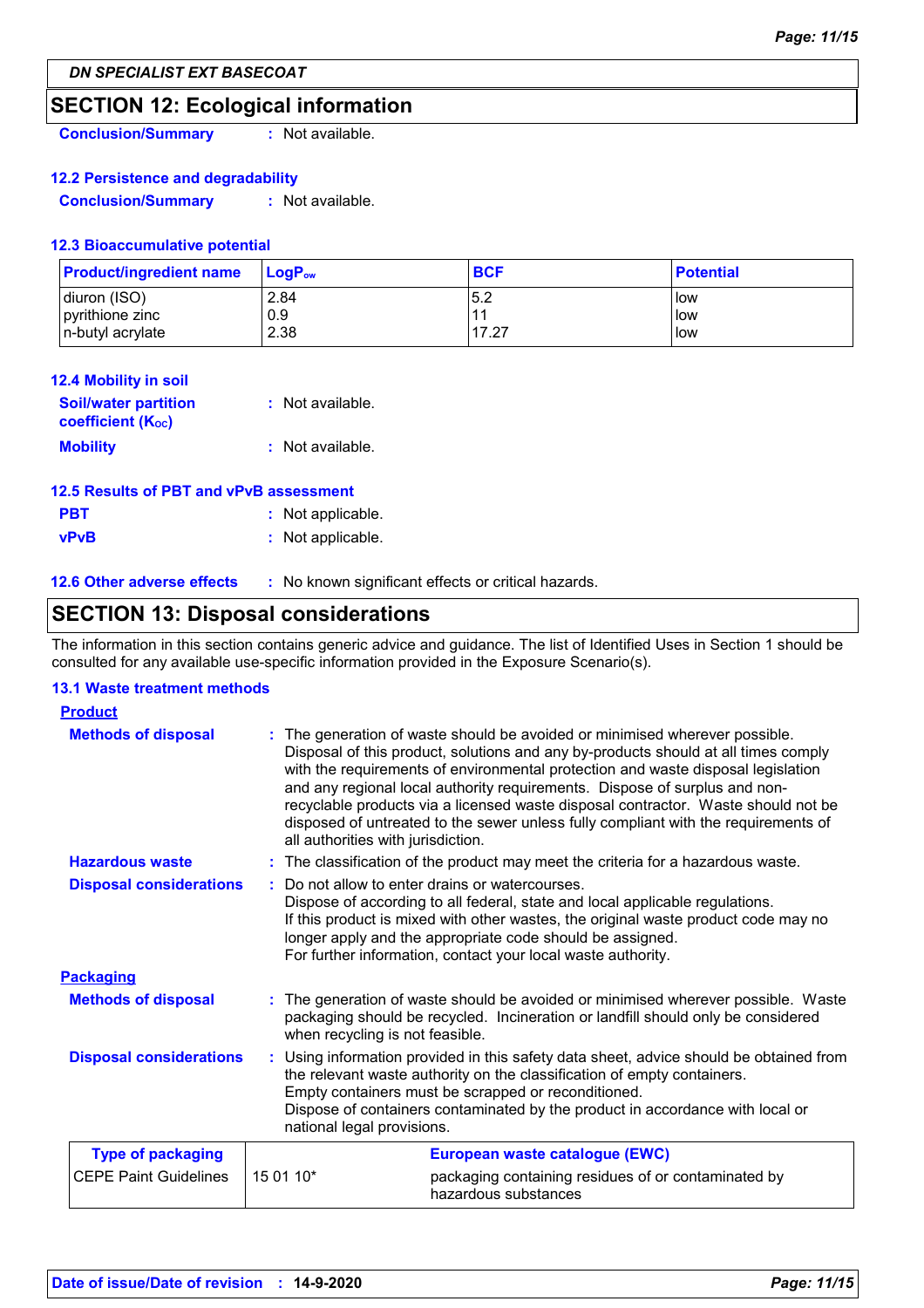### **SECTION 13: Disposal considerations**

**Special precautions :** This material and its container must be disposed of in a safe way. Care should be taken when handling emptied containers that have not been cleaned or rinsed out. Empty containers or liners may retain some product residues. Avoid dispersal of spilt material and runoff and contact with soil, waterways, drains and sewers.

### **SECTION 14: Transport information**

### **Information pertaining to IATA and ADN is considered not relevant since the material is not packaged in the correct approved packaging required of these methods of transport.**

|                                                                                                                  | <b>ADR</b>                                                                                                                                                                                                             | <b>IMDG</b>     |  |  |
|------------------------------------------------------------------------------------------------------------------|------------------------------------------------------------------------------------------------------------------------------------------------------------------------------------------------------------------------|-----------------|--|--|
| 14.1 UN number                                                                                                   | Not regulated.                                                                                                                                                                                                         | Not regulated.  |  |  |
| 14.2 UN proper<br>shipping name                                                                                  | Not applicable.                                                                                                                                                                                                        | Not applicable. |  |  |
| <b>14.3 Transport</b><br>hazard class(es)<br><b>Class</b>                                                        | Not applicable.                                                                                                                                                                                                        | Not applicable. |  |  |
| <b>Subsidiary class</b>                                                                                          |                                                                                                                                                                                                                        |                 |  |  |
| <b>14.4 Packing group</b>                                                                                        | Not applicable.                                                                                                                                                                                                        | Not applicable. |  |  |
| 14.5<br><b>Environmental</b><br>hazards                                                                          |                                                                                                                                                                                                                        |                 |  |  |
| <b>Marine pollutant</b>                                                                                          | No.                                                                                                                                                                                                                    | No.             |  |  |
| <b>Marine pollutant</b><br><b>substances</b>                                                                     |                                                                                                                                                                                                                        | Not available.  |  |  |
| <b>14.6 Special</b><br>precautions for<br>user                                                                   | Transport within user's premises: always<br>transport in closed containers that are upright<br>and secure. Ensure that persons transporting<br>the product know what to do in the event of an<br>accident or spillage. |                 |  |  |
| <b>HI/Kemler number</b>                                                                                          | Not available.                                                                                                                                                                                                         |                 |  |  |
| <b>Emergency</b><br>schedules (EmS)                                                                              |                                                                                                                                                                                                                        | Not applicable. |  |  |
| <b>14.7 Transport in bulk</b><br>: Not applicable.<br>according to Annex II of<br><b>MARPOL and the IBC Code</b> |                                                                                                                                                                                                                        |                 |  |  |
| <b>Additional</b><br><b>information</b>                                                                          |                                                                                                                                                                                                                        |                 |  |  |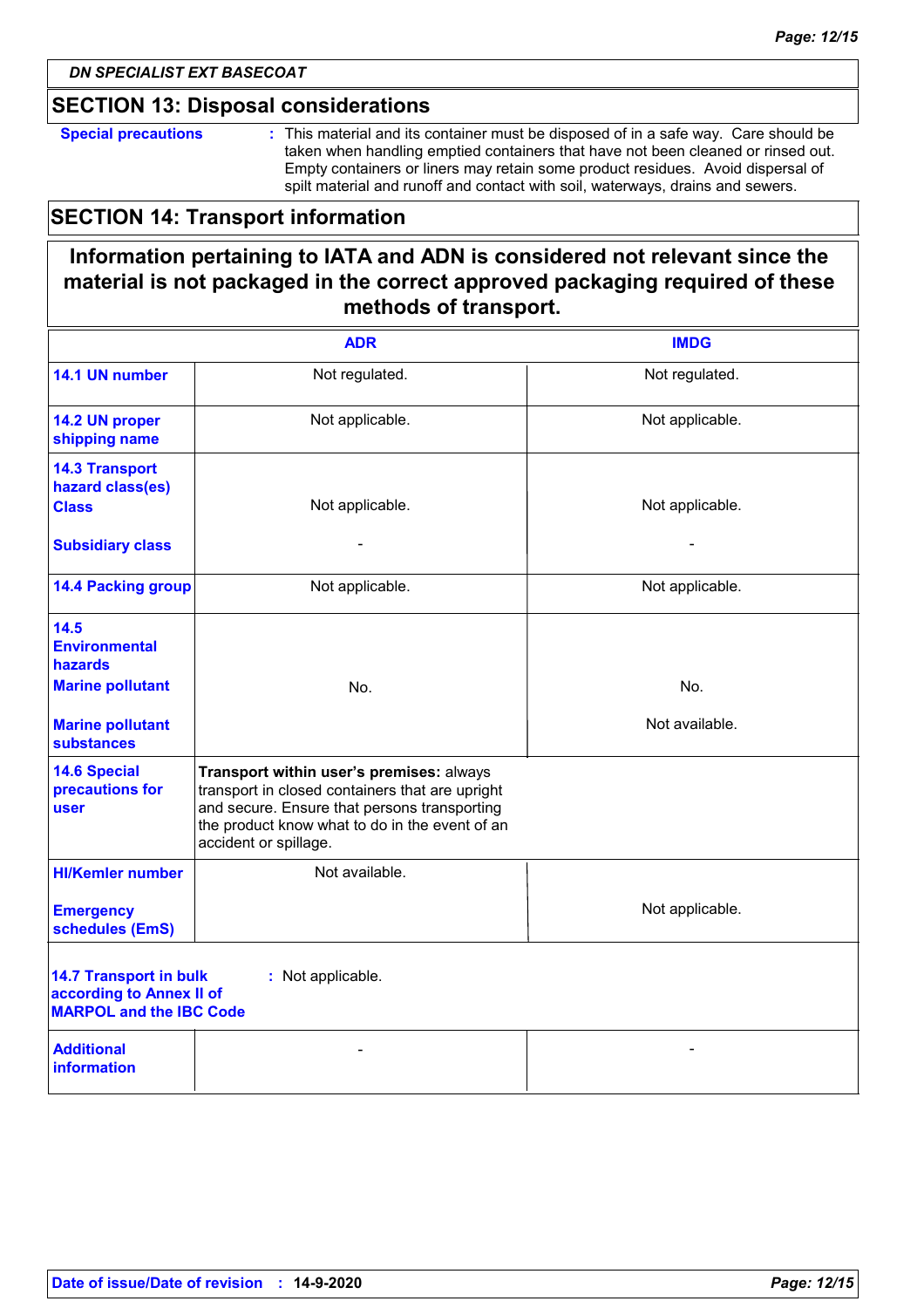# **SECTION 15: Regulatory information**

| 15.1 Safety, health and environmental regulations/legislation specific for the substance or mixture |
|-----------------------------------------------------------------------------------------------------|
| EU Regulation (EC) No. 1907/2006 (REACH)                                                            |
| <b>Annex XIV - List of substances subject to authorisation</b>                                      |
| <b>Annex XIV</b>                                                                                    |
| None of the components are listed, or the component present is below its threshold.                 |
| <b>Substances of very high concern</b>                                                              |
| None of the components are listed, or the component present is below its threshold.                 |
| <b>Annex XVII - Restrictions</b><br>: Not applicable.                                               |
| on the manufacture,                                                                                 |
| placing on the market<br>and use of certain                                                         |
| dangerous substances,                                                                               |
| mixtures and articles                                                                               |
| <b>Other EU regulations</b>                                                                         |
| <b>VOC for Ready-for-Use</b><br>: Not applicable.<br><b>Mixture</b>                                 |
| Ozone depleting substances (1005/2009/EU)                                                           |
| Not listed.                                                                                         |
| Prior Informed Consent (PIC) (649/2012/EU)                                                          |
| Not listed.                                                                                         |
|                                                                                                     |
| <b>Seveso Directive</b>                                                                             |
| This product is not controlled under the Seveso Directive.                                          |
| <b>International requlations</b>                                                                    |
| <b>Chemical Weapon Convention List Schedules I, II &amp; III Chemicals</b>                          |
| Not listed.                                                                                         |
| <b>Montreal Protocol (Annexes A, B, C, E)</b>                                                       |
| Not listed.                                                                                         |
| <b>Stockholm Convention on Persistent Organic Pollutants</b>                                        |
| Not listed.                                                                                         |
| <b>Rotterdam Convention on Prior Informed Consent (PIC)</b>                                         |
| Not listed.                                                                                         |
|                                                                                                     |
| <b>UNECE Aarhus Protocol on POPs and Heavy Metals</b>                                               |
| Not listed.                                                                                         |
|                                                                                                     |
| <b>15.2 Chemical safety</b><br>: No Chemical Safety Assessment has been carried out.<br>assessment  |
|                                                                                                     |
| <b>SECTION 16: Other information</b>                                                                |
| <b>CEPE code</b><br>1                                                                               |
| $\nabla$ Indicates information that has changed from previously issued version.                     |
| $ATT = A + A + T + M + I + M + M + M + M$                                                           |

| PBT = Persistent, Bioaccumulative and Toxic<br><b>PNEC</b> = Predicted No Effect Concentration<br><b>RRN = REACH Registration Number</b><br>vPvB = Very Persistent and Very Bioaccumulative | CLP = Classification, Labelling and Packaging Regulation [Regulation (EC) No. |
|---------------------------------------------------------------------------------------------------------------------------------------------------------------------------------------------|-------------------------------------------------------------------------------|
|---------------------------------------------------------------------------------------------------------------------------------------------------------------------------------------------|-------------------------------------------------------------------------------|

**Procedure used to derive the classification according to Regulation (EC) No. 1272/2008 [CLP/GHS]**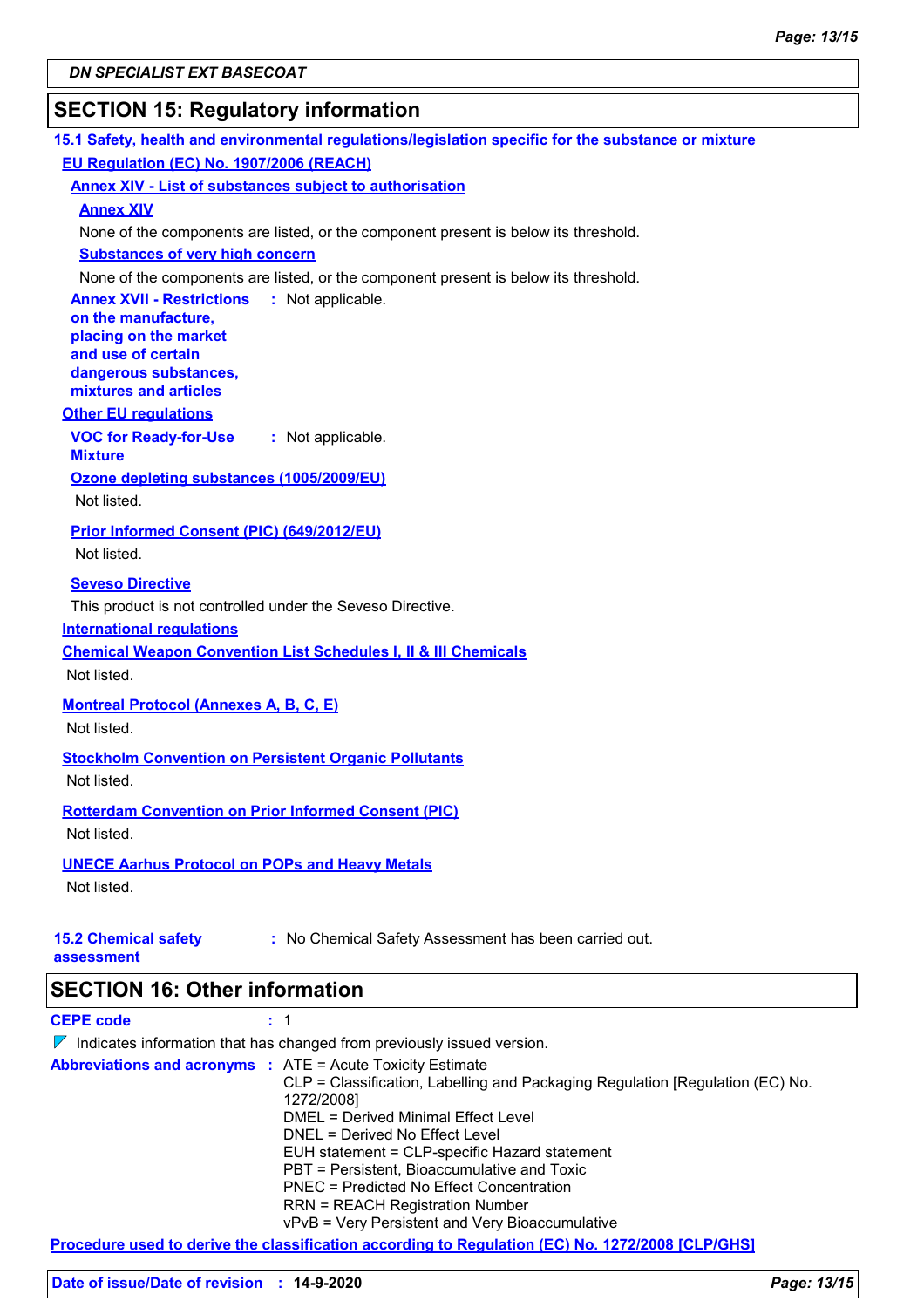# **SECTION 16: Other information**

| <b>Classification</b>   | <b>Justification</b> |
|-------------------------|----------------------|
| Skin Sens. 1, H317      | l Calculation method |
| Aquatic Chronic 3, H412 | l Calculation method |

### **Full text of abbreviated H statements**

| H <sub>226</sub>                              |                   | Flammable liquid and vapour.                             |  |
|-----------------------------------------------|-------------------|----------------------------------------------------------|--|
| H301                                          |                   | Toxic if swallowed.                                      |  |
| H302                                          |                   | Harmful if swallowed.                                    |  |
| H310                                          |                   | Fatal in contact with skin.                              |  |
| H311                                          |                   | Toxic in contact with skin.                              |  |
| H314                                          |                   | Causes severe skin burns and eye damage.                 |  |
| H315                                          |                   | Causes skin irritation.                                  |  |
| H317                                          |                   | May cause an allergic skin reaction.                     |  |
| H318                                          |                   | Causes serious eye damage.                               |  |
| H319                                          |                   | Causes serious eye irritation.                           |  |
| H330                                          |                   | Fatal if inhaled.                                        |  |
| H331                                          |                   | Toxic if inhaled.                                        |  |
| H332                                          |                   | Harmful if inhaled.                                      |  |
| H335                                          |                   | May cause respiratory irritation.                        |  |
| H351                                          |                   | Suspected of causing cancer.                             |  |
| H373                                          |                   | May cause damage to organs through prolonged or repeated |  |
|                                               |                   | exposure.                                                |  |
| H400                                          |                   | Very toxic to aquatic life.                              |  |
| H410                                          |                   | Very toxic to aquatic life with long lasting effects.    |  |
| H412                                          |                   | Harmful to aquatic life with long lasting effects.       |  |
|                                               |                   |                                                          |  |
| <b>Full text of classifications [CLP/GHS]</b> |                   |                                                          |  |
| Acute Tox. 2, H310                            |                   | <b>ACUTE TOXICITY (dermal) - Category 2</b>              |  |
| Acute Tox. 2, H330                            |                   | <b>ACUTE TOXICITY (inhalation) - Category 2</b>          |  |
| Acute Tox. 3, H301                            |                   | ACUTE TOXICITY (oral) - Category 3                       |  |
| Acute Tox. 3, H311                            |                   | ACUTE TOXICITY (dermal) - Category 3                     |  |
| Acute Tox. 3, H331                            |                   | <b>ACUTE TOXICITY (inhalation) - Category 3</b>          |  |
| Acute Tox. 4, H302                            |                   | <b>ACUTE TOXICITY (oral) - Category 4</b>                |  |
| Acute Tox. 4, H332                            |                   | <b>ACUTE TOXICITY (inhalation) - Category 4</b>          |  |
| Aquatic Acute 1, H400                         |                   | SHORT-TERM (ACUTE) AQUATIC HAZARD - Category 1           |  |
| Aquatic Chronic 1, H410                       |                   | LONG-TERM (CHRONIC) AQUATIC HAZARD - Category 1          |  |
| Aquatic Chronic 3, H412                       |                   | LONG-TERM (CHRONIC) AQUATIC HAZARD - Category 3          |  |
| Carc. 2, H351                                 |                   | <b>CARCINOGENICITY - Category 2</b>                      |  |
| <b>EUH071</b>                                 |                   | Corrosive to the respiratory tract.                      |  |
| Eye Dam. 1, H318                              |                   | SERIOUS EYE DAMAGE/EYE IRRITATION - Category 1           |  |
| Eye Irrit. 2, H319                            |                   | SERIOUS EYE DAMAGE/EYE IRRITATION - Category 2           |  |
| Flam. Liq. 3, H226                            |                   | FLAMMABLE LIQUIDS - Category 3                           |  |
| Skin Corr. 1B, H314                           |                   | SKIN CORROSION/IRRITATION - Category 1B                  |  |
| Skin Corr. 1C, H314                           |                   | SKIN CORROSION/IRRITATION - Category 1C                  |  |
| Skin Irrit. 2, H315                           |                   | SKIN CORROSION/IRRITATION - Category 2                   |  |
| Skin Sens. 1, H317                            |                   | SKIN SENSITISATION - Category 1                          |  |
| Skin Sens. 1A, H317                           |                   | SKIN SENSITISATION - Category 1A                         |  |
| Skin Sens. 1B, H317                           |                   | SKIN SENSITISATION - Category 1B                         |  |
| <b>STOT RE 2, H373</b>                        |                   | SPECIFIC TARGET ORGAN TOXICITY - REPEATED                |  |
|                                               |                   | <b>EXPOSURE - Category 2</b>                             |  |
| <b>STOT SE 3, H335</b>                        |                   | SPECIFIC TARGET ORGAN TOXICITY - SINGLE EXPOSURE         |  |
|                                               |                   | (Respiratory tract irritation) - Category 3              |  |
| <b>Date of printing</b>                       | $: 14-9-2020$     |                                                          |  |
|                                               |                   |                                                          |  |
| Date of issue/ Date of<br>revision            | $: 14 - 9 - 2020$ |                                                          |  |
| Date of previous issue                        | $: 31 - 8 - 2020$ |                                                          |  |
| <b>Version</b>                                |                   |                                                          |  |
|                                               | : 5.08            |                                                          |  |
| <b>Notice to reader</b>                       |                   |                                                          |  |